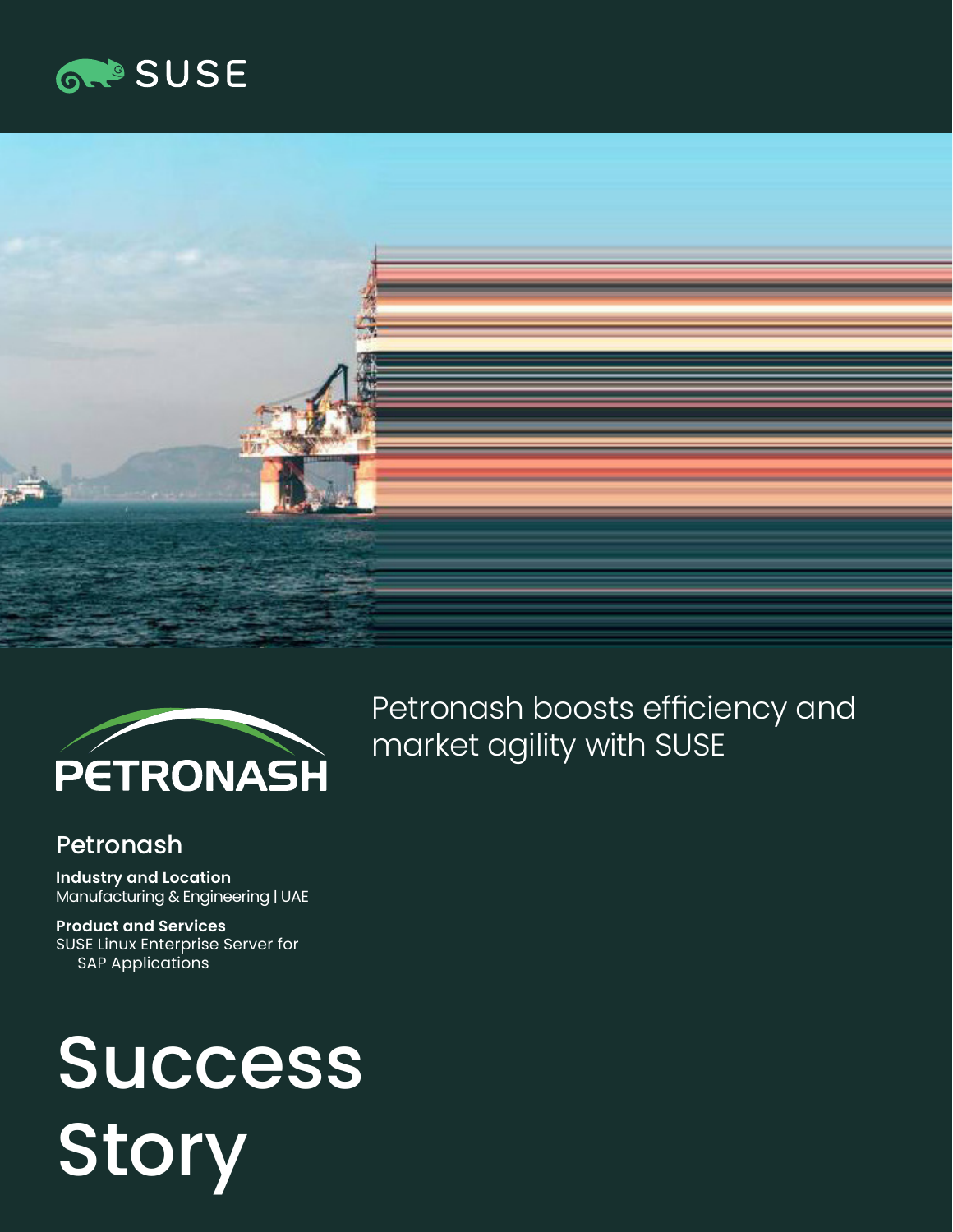

# At-a-Glance

With three manufacturing plants, one engineering office and hundreds of employees to coordinate, Petronash needs to make wellinformed financial decisions as quickly as possible. With its legacy systems going out of support, Petronash took the opportunity to upgrade to SUSE® Linux Enterprise Server (SLES) for SAP Applications. Now, the company can achieve levels of system performance and reporting (that previously took days) in a matter of minutes, boosting efficiency and market agility.

#### **Overview**

Founded in 2000, Petronash is an engineering and manufacturing company specializing in equipment for the oil and gas industry. Headquartered in Dubai, Petronash employs approximately 900 people worldwide, including more than 200 engineers and R&D personnel. Petronash owns world-class manufacturing facilities in the USA, Saudi Arabia and the United Arab Emirates, and it provides an impressive range of after-sale services.

# **Challenge**

With hundreds of employees producing complex technical equipment, Petronash needs to make informed business decisions as quickly as possible, drawing on



detailed figures about what products are selling and where. However, the company's existing IT infrastructure was slowing down decision-making.

Sanjay Mistry, manager of IT at Petronash, says: "Our reporting was less efficient than we wanted it to be. It would usually take us two or three days to generate the reports needed for monthly management meetings. We were spending a lot of time just on creating reports, which left less time to actually act on the information they contained."

To increase system performance, Petronash decided to upgrade its ageing legacy systems.

"Our IT infrastructure was nearly 7 years old at that point, and one of our vendors was dropping support for a key solution," Mistry says. "We saw this as an opportunity to improve our SAP reporting and overall system performance, so we began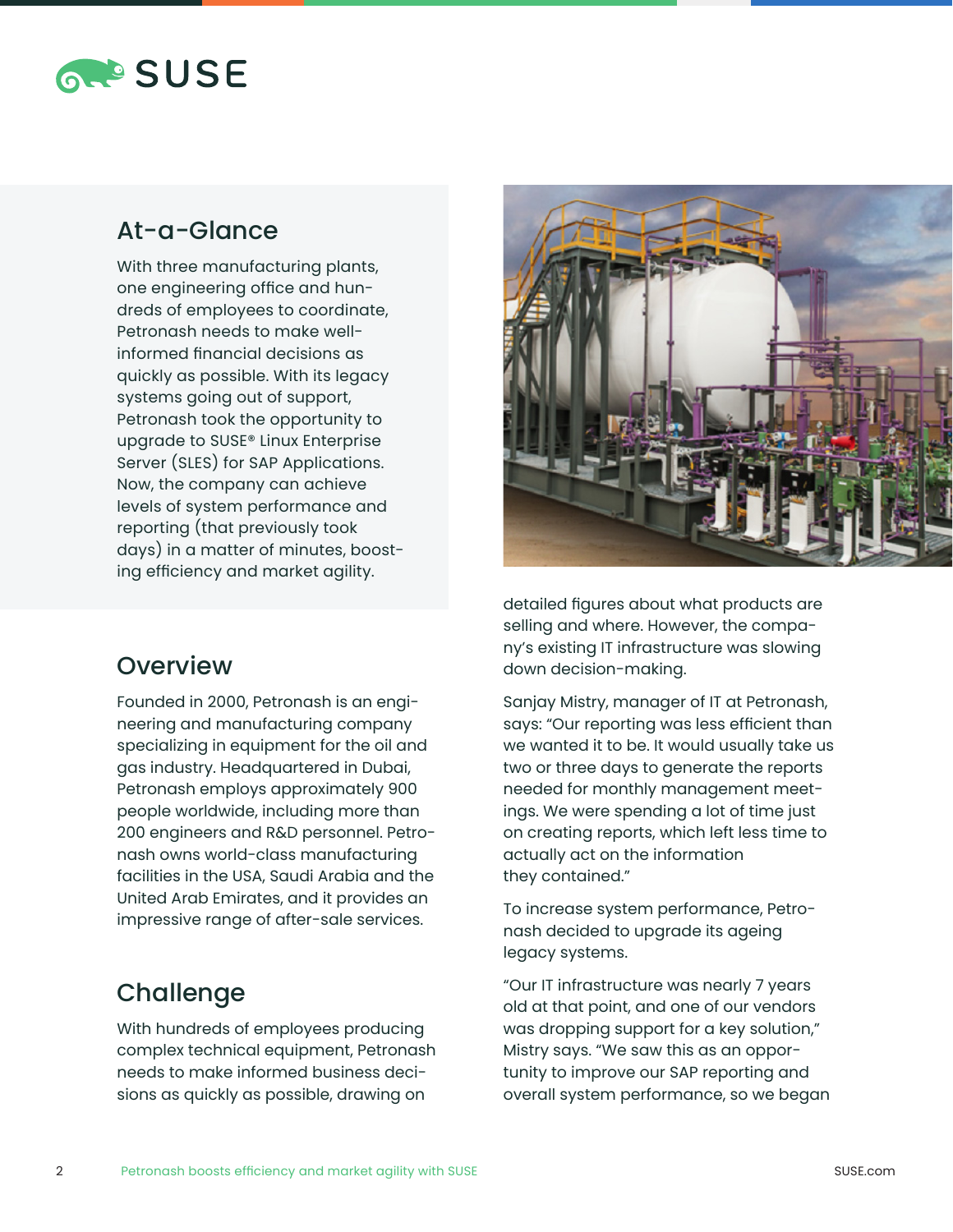

"Since implementing SAP HANA on the SUSE Linux Enterprise Server for SAP Applications we can run reports that used to take up to three days in just two minutes. That is nearly a hundred times faster than before."

> **SANJAY MISTRY**  Manager of IT Petronash

searching for a rapid and reliable system, and an efficient database on which to run our existing SAP ERP applications."

#### Solution

After evaluating competing solutions from a number of enterprise providers, Petronash opted for the latest version of SLES for SAP Applications running on cutting-edge Fujitsu hardware. In addition, the business transitioned to SAP HANA, an in-memory, column-oriented, relational database management system.

"We were very impressed with the SAPspecific tuning of the SUSE solution," says Mistry. "The clustering solution for SAP was efficient, low-cost and approved by SAP. It also offered a degree of flexibility and efficiency far in advance of other providers we considered. The SUSE team were diligent throughout the proof of concept phase and provided a superb test environment."

Petronash was impressed with the SUSE team's support in helping the company make the transition to SLES.

"The migration process was extremely smooth," says Mistry. "With the SUSE team's



help, we were able to get the new SAP HANA environment up and running in just one month. This was hugely valuable, as it enabled us to achieve a near-immediate return on our investment." The company was also satisfied with its migration to new Fujitsu hardware.

"We saw real value for money in the level of support Fujitsu offered," says Mistry. "This is another long-term investment in our IT infrastructure, and it works in perfect tandem with SAP HANA, as well as our existing SAP ERP applications. At the same time, we decided to adopt SAP Fiori mobile applications, to give our employees more flexibility."

# Results

Since adopting SLES for SAP Applications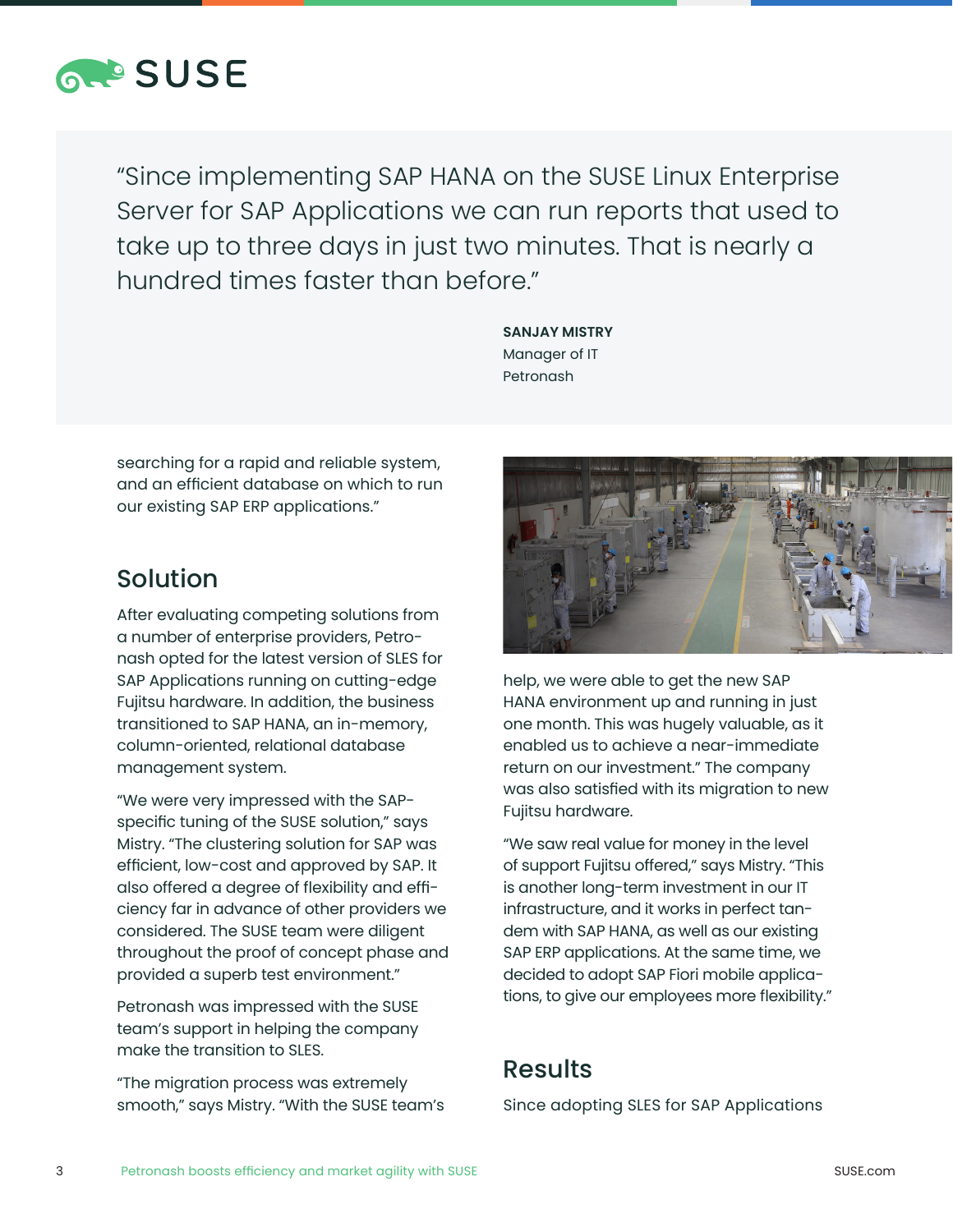

"With the SUSE team's help, we were able to get the new SAP HANA environment up and running in just one month. This was hugely valuable, as it enabled us to achieve a near-immediate return on our investment."

> **SANJAY MISTRY**  Manager of IT Petronash

and the SAP HANA database, Petronash has drastically reduced the amount of time employees spend generating reports, resulting in faster and betterinformed business decisions.

"The impacts of these solutions have been transformative for Petronash," says Mistry. "We used to spend so much time on reporting, but since implementing SAP HANA on the SLES for SAP Applications we can run reports that used to take up to three days in just two minutes. That is nearly a hundred times faster than before. We can now respond to changing market trends more rapidly and can deliver the goods to our customers more efficiently."

Petronash has seen further time savings after implementing SAP Fiori mobile apps across its manufacturing plants, and it is especially satisfied with the low-cost redundancy solutions Fiori offers.

Mistry says, "We have just started using SAP Fiori, meaning staff at our manufacturing plants can now run key security processes remotely. This has helped to speed up approvals and slash wait times for our manufacturing arm.

"Overall, the SUSE solutions have helped

us trim the fat off our business processes. Looking ahead, we are planning to upgrade to the newest version of SAP S/4 HANA in the coming months, and we are confident that our SUSE operating system will continue to help us maximize efficiency in the future."

# Benefits

- Cuts reporting times by 99.9%.
- Enables quicker, better-informed financial decisions.
- Drives efficient business processes.
- Builds redundancy for businesscritical applications.

# Find out how SUSE can help you become an innovation hero!

- Sales-Inquiries-APAC@suse.com
- Sales-Inquiries-EMEA@suse.com
- Sales-Inquiries-LATAM@suse.com
- Sales-Inquiries-NA@suse.com